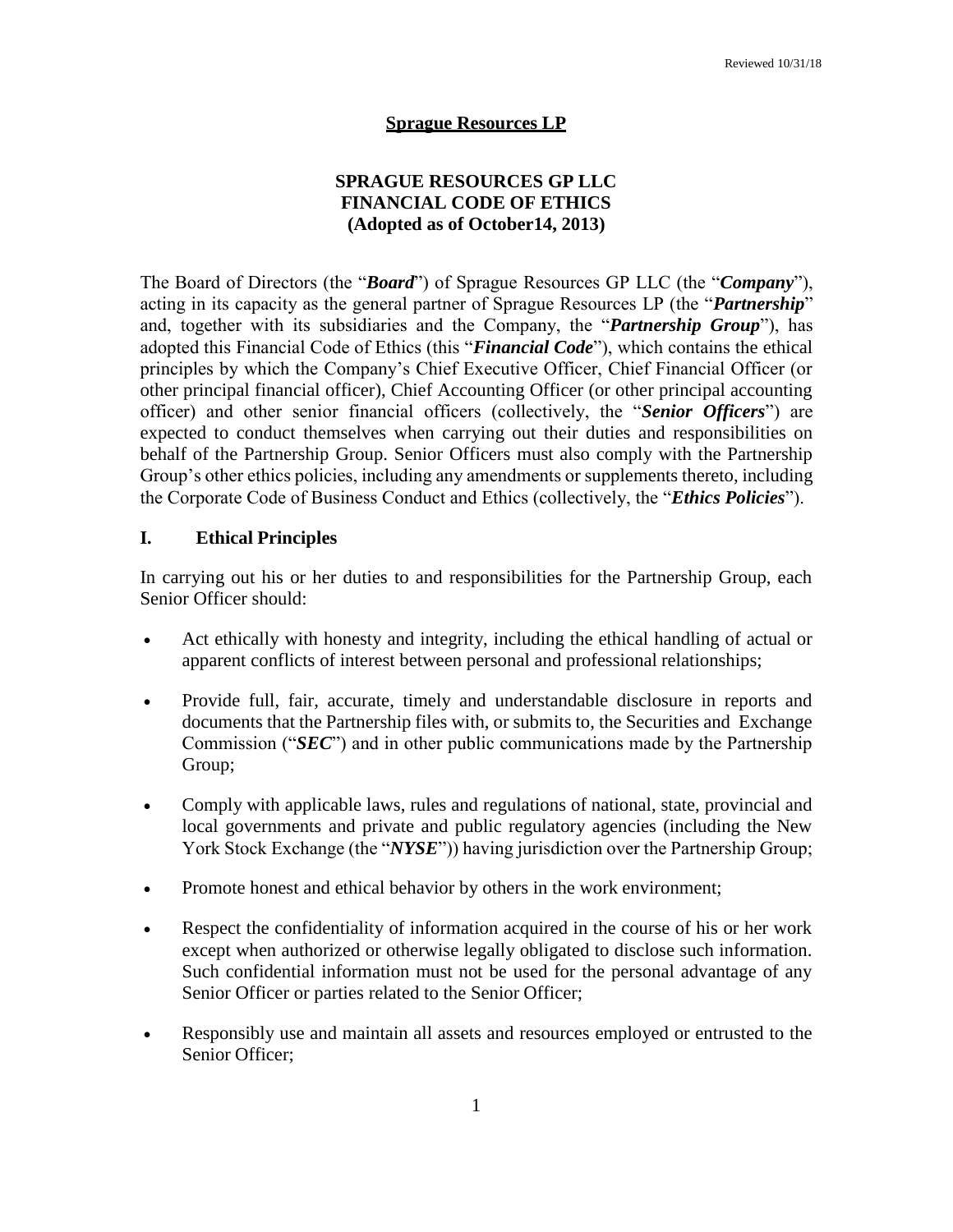- Promptly report violations of this Financial Code to the Chairman of the Audit Committee of the Board (the "*Audit Committee*"); and
- Accept accountability for adherence to this Financial Code.

## **II. Waivers**

Consents obtained pursuant to this Financial Code, or waivers of any provision of this Financial Code, shall be made only by the Board or a committee thereof. Persons seeking a waiver should be prepared to disclose all pertinent facts and circumstances, respond to inquiries for additional information, explain why the waiver is necessary, appropriate, or in the best interest of the Partnership Group, and be willing to comply with any procedures that may be required to protect the Partnership Group in connection with a waiver. If a waiver of this Financial Code is granted for any Senior Officer, appropriate disclosure will be made promptly in accordance with the rules and regulations of the SEC and the listing requirements of the NYSE.

### **III. Compliance Procedures**

Violations and reasonable suspicions of violations of this Financial Code should be reported promptly to the Chairman of the Audit Committee. The reporting person should make full disclosure of all pertinent facts and circumstances, taking care to distinguish between matters that are certain and matters that are suspicions, worries or speculation, and also taking care to avoid premature conclusions or alarmist statements since the situation may involve circumstances unknown to the reporting person. The reporting person may report anonymously. The Partnership Group does not permit retaliation of any kind for good faith reports of ethical violations. Persons that (i) make a report that is known to them to be false or that is made in willful disregard of truth or accuracy, or

(ii) that engage in any other bad faith use of the reporting system, will be deemed to be in violation of the Ethics Policies.

Each director and Senior Officer of the Partnership Group shall be provided with a copy of this Financial Code. This Financial Code may also be provided to any other employee working on behalf of the Partnership Group as any Senior Officer deems appropriate. Any Senior Officer, director, executive officer or employee to whom this Financial Code has been provided may be required, from time to time, to sign and deliver the certification attached as **Annex A**, acknowledging receipt of this Financial Code to:

> Sprague Resources GP LLC 185 International Drive Portsmouth, NH 03801 Attention: General Counsel

The Company's General Counsel is responsible for ensuring that each of the applicable Senior Officers, directors, executive officers and other employees working on behalf of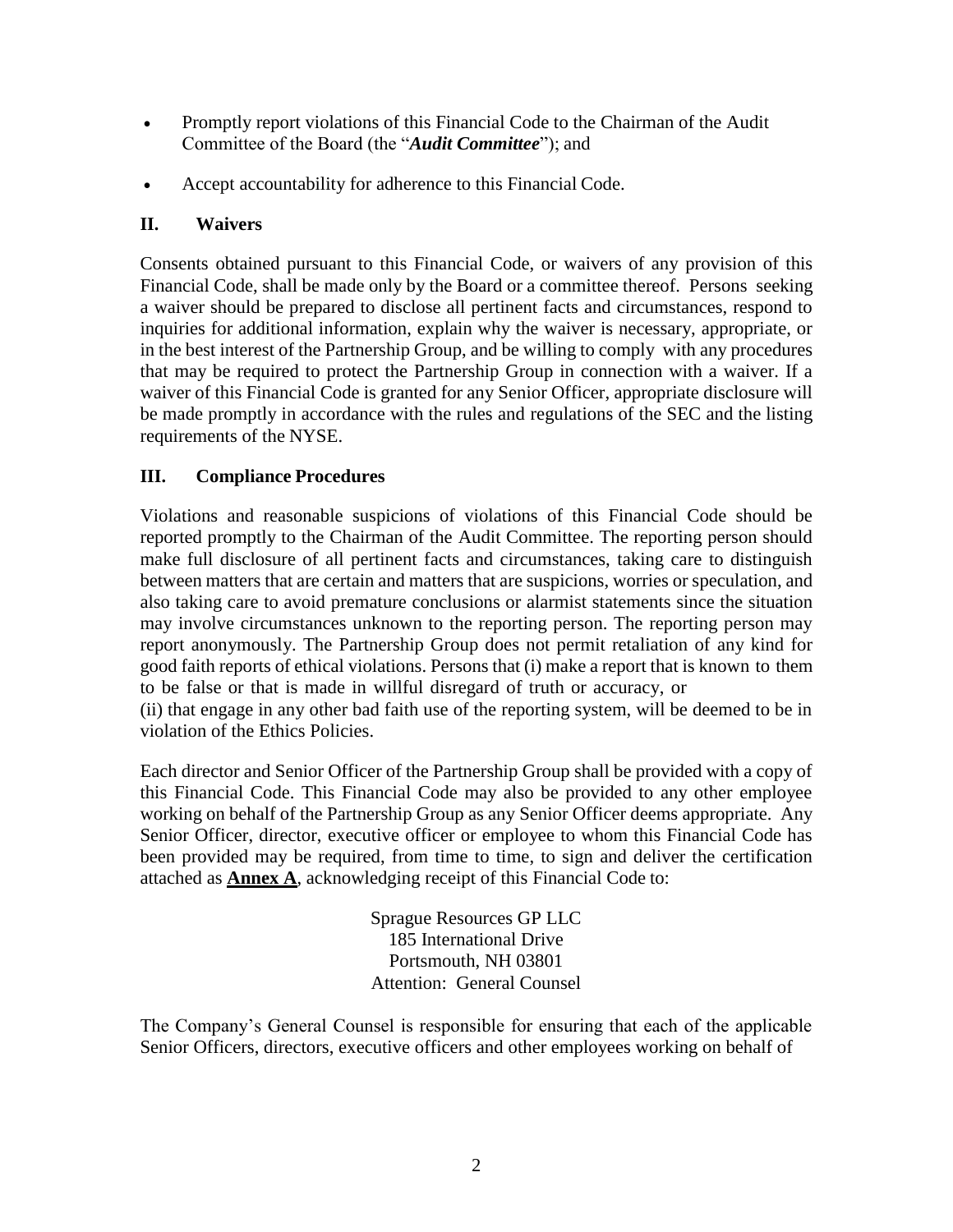the Partnership Group promptly signs and returns the attached certification acknowledging receipt of this Financial Code.

# **IV. Violations**

Each person is accountable for his or her compliance with this Financial Code. Violations of this Financial Code may result in disciplinary action against the violator, including dismissal from employment when deemed appropriate. Each case will be judged by the Chairman of the Audit Committee on its own merits considering the duties of the person and the significance of the circumstances involved.

## **V. Amendment**

Any amendment to this Financial Code shall be made only by the Board or an appropriate committee thereof. If an amendment to this Financial Code is made, appropriate disclosure will be made promptly in accordance with the rules and regulations of the SEC and the listing requirements of the NYSE.

## **VI. Posting Requirement**

The Partnership shall make this Financial Code available on or through the Partnership's Website as required by applicable rules and regulations. In addition, the Partnership shall disclose in its Annual Report on Form 10-K that a copy of this Financial Code is available on its website and in print to any unitholder who requests a copy.

\* \* \*

*It is the intent of the Partnership Group that this Financial Code be its written code of ethics under the Sarbanes-Oxley Act of 2002, complying with the standards set forth in Item 406 of Regulation S-K promulgated by the Securities and Exchange Commission.*